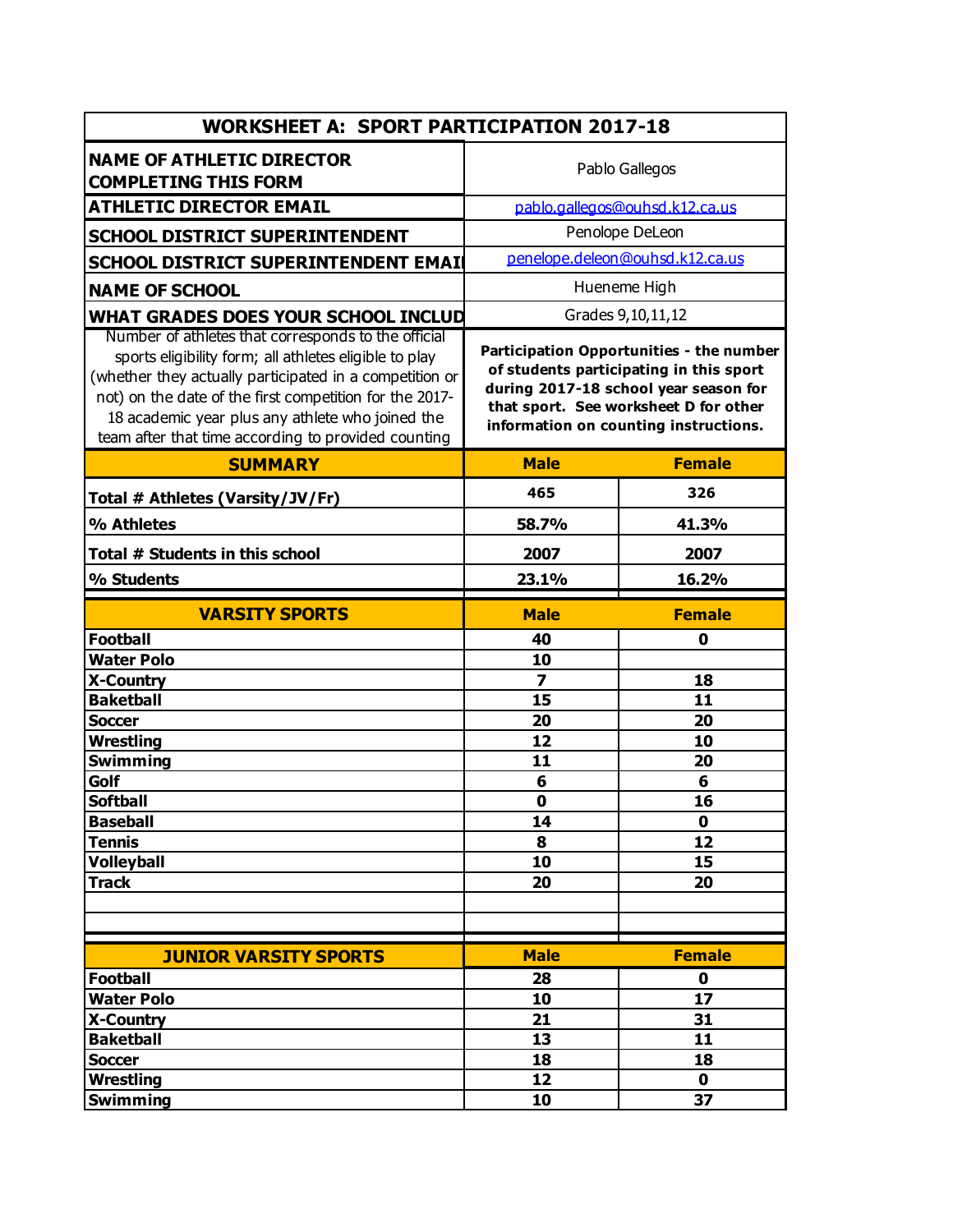| <b>WORKSHEET A: SPORT PARTICIPATION 2017-18</b> |    |    |  |  |
|-------------------------------------------------|----|----|--|--|
| Golf                                            |    |    |  |  |
| <b>Softball</b>                                 |    | 15 |  |  |
| Baseball                                        |    |    |  |  |
| <b>Tennis</b>                                   |    |    |  |  |
| Volleyball                                      |    | 13 |  |  |
| <b>Track</b>                                    | 33 | ΔΔ |  |  |